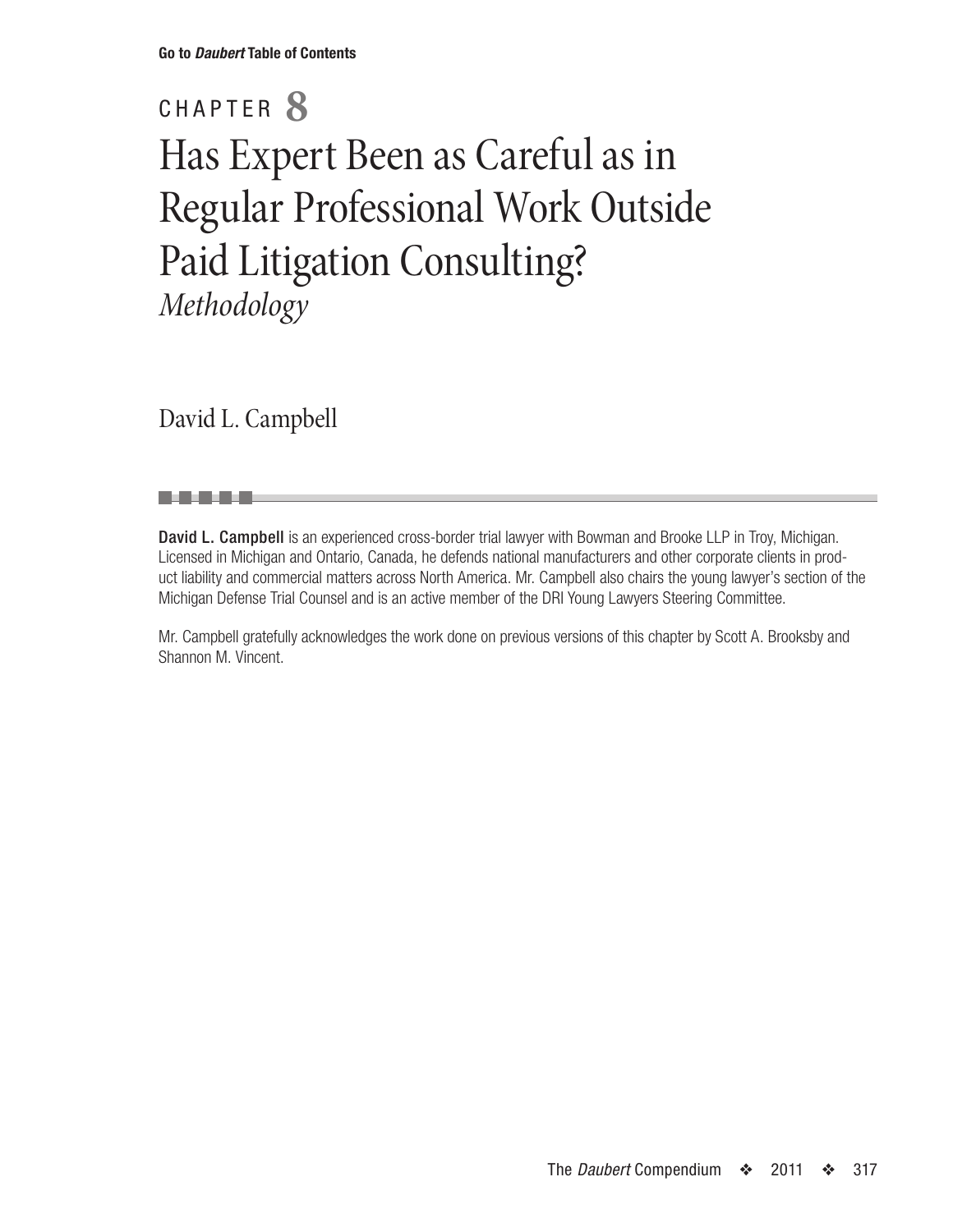# Has Expert Been as Careful as in Regular Professional Work Outside Paid Litigation Consulting?

*Methodology*

# TABLE OF CONTENTS

| Kumho Tire Co. v. Carmichael319                    |  |
|----------------------------------------------------|--|
|                                                    |  |
| SMS Sys. Maint. Servs., Inc. v. Digital            |  |
|                                                    |  |
|                                                    |  |
| Nimely v. City of N.Y., N.Y. City Police Dep't 320 |  |
| Zaremba v. Gen. Motors Corp.  320                  |  |
| Amorgianos v. Nat'l R.R. Passenger Corp.  320      |  |
|                                                    |  |
|                                                    |  |
|                                                    |  |
|                                                    |  |
| Cooper v. Smith & Nephew, Inc321                   |  |
|                                                    |  |
| Wells v. SmithKline Beecham Corp 322               |  |
| Burleson v. Tex. Dep't of Criminal Justice 322     |  |
|                                                    |  |
|                                                    |  |
|                                                    |  |
|                                                    |  |
|                                                    |  |
|                                                    |  |

| Am. Honda Motor Co., Inc. v. Allen 324            |  |
|---------------------------------------------------|--|
|                                                   |  |
|                                                   |  |
|                                                   |  |
|                                                   |  |
| Sheehan v. Daily Racing Form, Inc.  325           |  |
|                                                   |  |
| Bland v. Verizon Wireless, (VAW) L.L.C.  326      |  |
| Group Health Plan, Inc. v. Philip Morris          |  |
|                                                   |  |
|                                                   |  |
| Boyd v. City & County of San Francisco 326        |  |
| Elsayed Mukhtar v. Cal. State Univ., Hayward  327 |  |
|                                                   |  |
| Mariposa Farms, LLC v. Westfalia-Surge, Inc 327   |  |
| Goebel v. Denver & Rio Grande W. R.R. Co.  327    |  |
|                                                   |  |
| Hollander v. Sandoz Pharms. Corp 328              |  |
|                                                   |  |
|                                                   |  |
| Quiet Tech. DC-8, Inc. v. Hurel-Dubois            |  |
|                                                   |  |
|                                                   |  |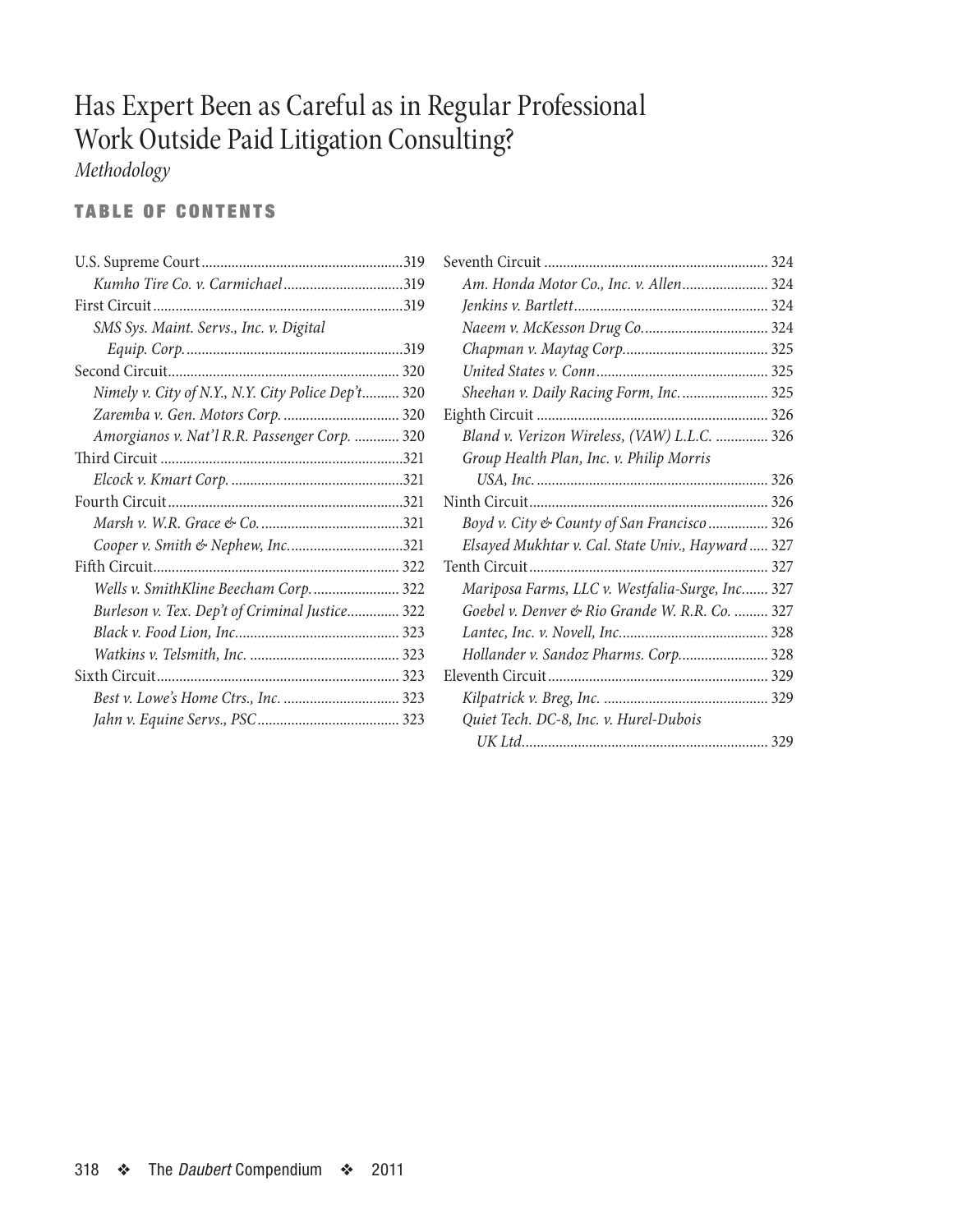# <span id="page-2-0"></span>Has Expert Been as Careful as in Regular Professional Work Outside Paid Litigation Consulting?

# *Methodology*

*Daubert* requires the district court, as gatekeeper, to determine, in part, the reliability of the proffered expert testimony. Critical to reliability is the issue of whether the expert is being as careful in her expert work and testimony as she would be in the course of her regular professional work. Stated another way, has the expert supported her position in the manner reasonably expected of an expert who, outside the court, adheres to the standards of "intellectual rigor" demanded by her profession? The nature of the "same intellectual rigor" standard also allows for its seamless use when faced with experts outside the scientific arena. Expert testimony in a wide range of specialized areas can be challenged where the opinions are developed in a manner that fails to satisfy the methodology demanded by the expert's profession. For a detailed analysis of this test and its potential going forward, *see* J. Brook Lathram, *The "Same Intellectual Rigor" Test Provides an Effective Method for Determining the Reliability of All Expert Testimony, Without Regard to Whether the Testimony Comprises "Scientific Knowledge" or "Technical or Other Specialized Knowledge,"* 28 U. Mem. L. Rev. 1053 (1998).

The Seventh Circuit was the first federal court to articulate this so-called "same intellectual rigor" standard. In *Rosen v. Ciba-Geigy Corp.*, 78 F.3d 316 (7th Cir. 1996), Chief Judge Posner interpreted *Daubert* as requiring the district court to determine whether proposed expert evidence is "genuinely scientific, as distinct from being unscientific speculation offered by a genuine scientist." *Id.* Consequently, the district court must "make sure that when scientists testify in court they adhere to the same standards of intellectual rigor that are demanded in their professional work." *Id.* If the scientists adhere to the same intellectual rigor, the proffered evidence—to the extent it is relevant—is admissible "even if the particular methods [the experts] have used in arriving at their opinions are not yet accepted as canonical in their branch of the scientific community." *Id.* If the experts do not adhere to that same intellectual rigor, the proffered evidence is inadmissible "no matter how imposing their credentials." *Id.* at 318–19.

# **U.S. Supreme Court**

*Kumho Tire Co. v. Carmichael* 526 U.S. 137 (1999)

# Factual Summary

Plaintiffs brought a products liability action against a tire manufacturer and tire distributor for injuries sustained when the right rear tire on their vehicle failed. The expert proffered testimony on the causes of the tire failure based upon a two-factor test and the related use of visual/tactile inspection. The district court excluded the testimony as unreliable. The Eleventh Circuit reversed. The Supreme Court reversed the Eleventh Circuit, holding that the district court had not abused its discretion in excluding the testimony.

# Key Language

• The objective of *Daubert*'s gatekeeping requirement ensures "the reliability and relevancy of expert testimony. It is to make certain that an expert, whether basing testimony upon professional studies or personal experience, employs in the courtroom the same level of intellectual rigor that characterizes the practice of an expert in the relevant field." 526 U.S. at 152. The Court did not cite to the Seventh Circuit's opinion in *Rosen*.

# **First Circuit**

*SMS Sys. Maint. Servs., Inc. v. Digital Equip. Corp.* 188 F.3d 11 (1st Cir. 1999)

# Factual Summary

Plaintiff brought an antitrust action against a computer manufacturer, alleging that integrated extended warranties created a monopoly in the aftermarket computer repair business. Plaintiff's expert opined that the manufacturer had a much greater share of the service aftermarket than it should, given low customer satisfaction. The district court granted the manufacturer summary disposition and the First Circuit affirmed.

# Key Language

• "Dr. Bleuel's conclusion may or may not be correct, but an expert must vouchsafe the reliability of the data on which he relies and explain how the cumula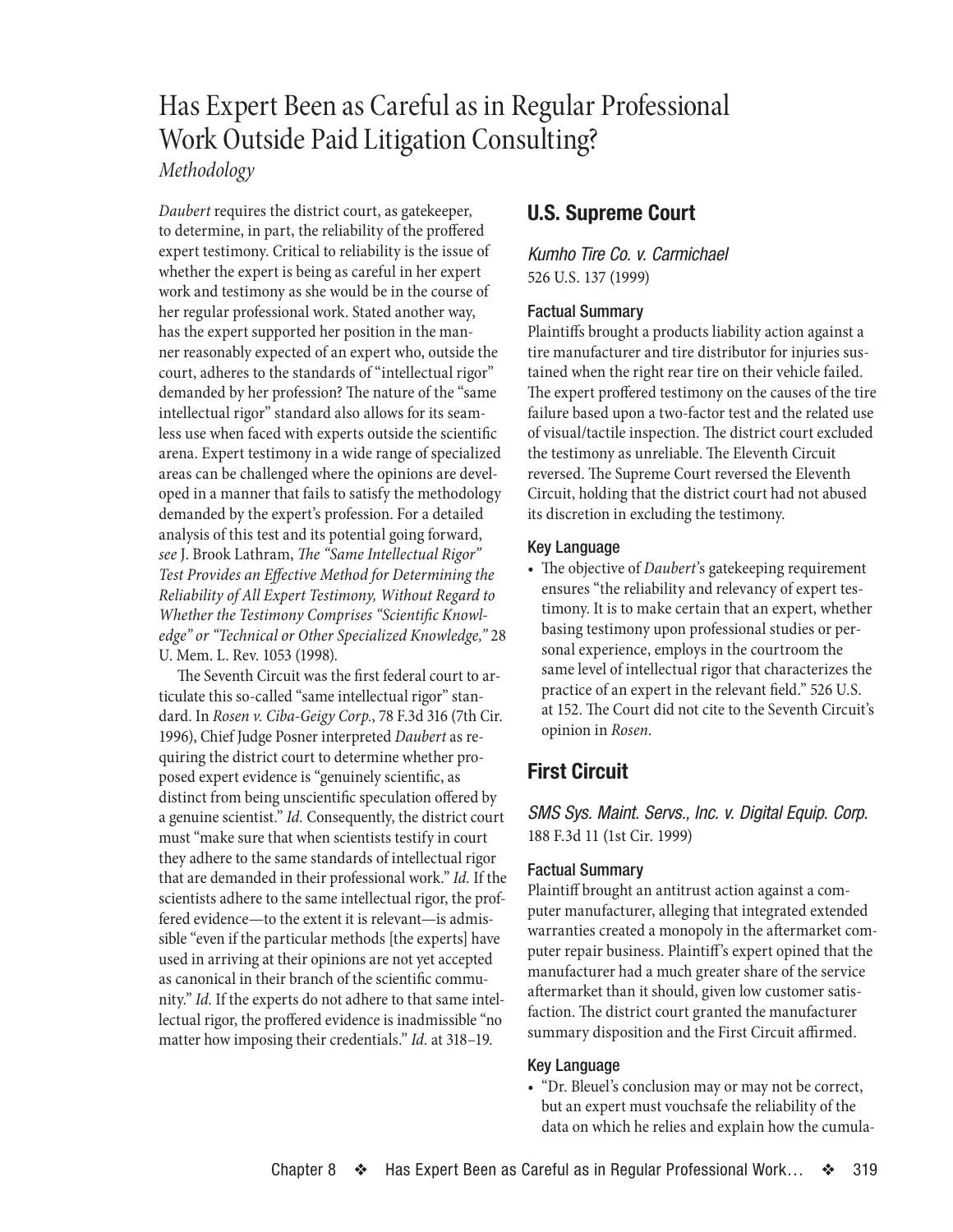<span id="page-3-0"></span>tion of that data was consistent with standards of the expert's profession." 188 F.3d at 25.

• "Not only did Dr. Bleuel fail to discuss in his report the nature of the data and its meaning, but he failed to explain whether the information-gathering technique used in the DEC documents was valid, whether the data was sufficiently representative to permit him to draw any relevant conclusions, and whether the sampling methodology used to compile these documents corresponded to methods that might be considered legitimate in his discipline. Expert testimony that offers only a bare conclusion is insufficient to prove the expert's point." *Id.* at 25.

# **Second Circuit**

*Nimely v. City of N.Y., N.Y. City Police Dep't* 414 F.3d 381 (2d Cir. 2005)

# Factual Summary

Plaintiff brought a civil rights action against a municipality and police department after he was shot during a police chase. There was a dispute in the case as to whether Plaintiff was shot in the front or the back. The municipality called a forensic pathology expert, who testified that he believed the police officers' accounts of the incident were true and proffered an explanation for factual discrepancies between the officers' testimony and medical evidence. The jury found in favor of Defendants. The Second Circuit reversed. The forensic pathologist's testimony was a central issue on appeal.

#### Key Language

- "[W]hether a witness's area of expertise was technical, scientific, or more generally 'experience-based,' Rule 702 required the district court to fulfill the 'gatekeeping' function of 'mak[ing] certain that an expert, whether basing testimony upon professional studies or personal experience, employs in the courtroom the same level of intellectual rigor that characterizes the practice of an expert in the relevant field.'" 414 F.3d at 396.
- • "When an expert opinion is based on data, a methodology, or studies that are simply inadequate to support the conclusions reached, *Daubert* and Rule 702 mandate the exclusion of that unreliable expert testimony." *Id.* at 396–97.
- • "[The expert's] 'methodology' could not even begin to satisfy any of *Daubert*'s criteria for assessing the scientific reliability of an opinion…." *Id.* at 399.

# *Zaremba v. Gen. Motors Corp.* 360 F.3d 355 (2d Cir. 2004)

#### Factual Summary

Plaintiff brought a products liability action against an automobile manufacturer for injuries sustained during a collision. Plaintiff's engineering expert was to testify as to a safer alternative design, and Plaintiff's biomechanic was expected to testify that Plaintiffs' injuries would not have been as serious had the automobile manufacturer incorporated the alternative design. The district court excluded the testimony of both experts as unreliable and the Second Circuit affirmed. The engineer's testimony was the central issue on appeal.

#### Key Language

- "The objective of the 'gatekeeping' requirement of *Daubert* and Rule 702 is 'to make certain that an expert, whether basing testimony upon professional studies or personal experience, employs in the courtroom the same level of intellectual rigor that characterizes the practice of an expert in the relevant field.'" 360 F.3d at 358.
- • "Numerous courts have excluded expert testimony regarding a safer alternative design where the expert failed to create drawings or models or administer tests." *Id.*
- "*Daubert* and Rule 702 require that [the engineer's] testimony be reliable. In the absence of drawings, models, calculations, or tests, it was not manifest error for the District Court to find that [the expert's] testimony was insufficiently reliable." *Id.* at 359.

# *Amorgianos v. Nat'l R.R. Passenger Corp.* 303 F.3d 256 (2d Cir. 2002)

#### Factual Summary

Plaintiff brought a products liability action to recover damages for injuries allegedly sustained as a result of workplace exposure to organic solvents. Plaintiff sought to introduce expert testimony establishing that solvent exposure caused Plaintiff's neurological condition. The district court excluded the experts' testimony and the Second Circuit affirmed.

#### Key Language

• "In short, the district court must 'make certain that an expert, whether basing testimony upon professional studies or personal experience, employs in the courtroom the same level of intellectual rigor that characterizes the practice of an expert in the relevant field.'" 303 F.3d at 255–56.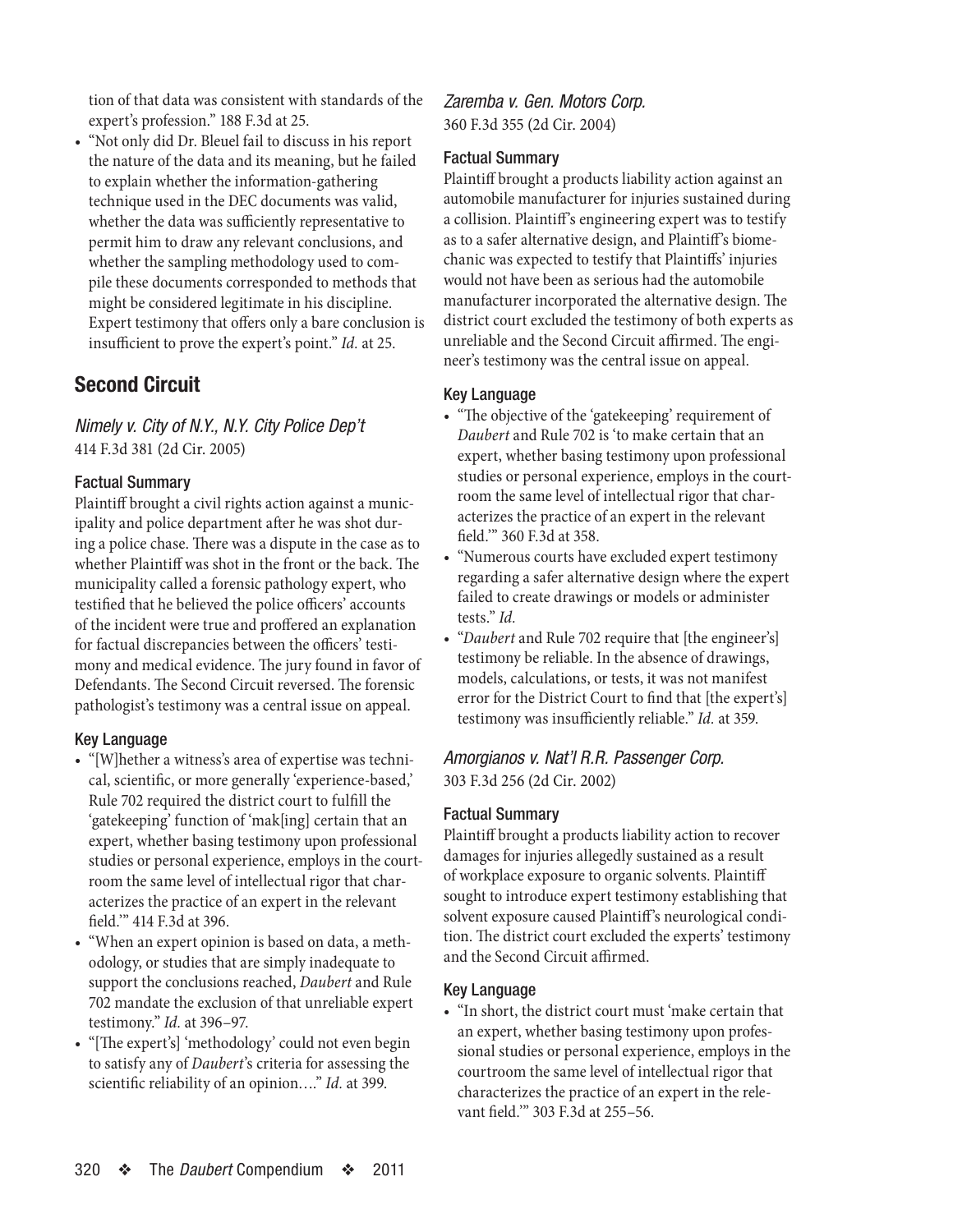- <span id="page-4-0"></span>• "The flexible *Daubert* inquiry gives the district court the discretion needed to ensure that the courtroom door remains closed to junk science while admitting reliable expert testimony that will assist the trier of fact. To warrant admissibility, however, it is critical that an expert's analysis be reliable at every step." *Id.* at 267.
- Plaintiff's industrial hygienist testified about variables used in determining exposure to a toxic solvent, but the expert failed to include those variables in his calculations with respect to Plaintiff's exposure. "Because Caravanos's opinion rested on a faulty assumption due to his failure to apply his stated methodology 'reliably to the facts of the case,' Caravanos's expert opinion regarding the xylene concentration to which [Plaintiff] was exposed was not based on 'good grounds.' Accordingly, the district court's exclusion of Caravanos's testimony… was not an abuse of discretion." *Id.* at 269.

# **Third Circuit**

*Elcock v. Kmart Corp.* 233 F.3d 734 (3d Cir. 2000)

#### Factual Summary

Plaintiff brought a premises liability action against a retailer to recover for injuries allegedly sustained when she fell in the store. Plaintiff proffered a vocational rehabilitation expert whose opinions substantially informed the large trial award for loss of future earnings and earning capacity. The district court allowed the expert to testify at trial and did not conduct a *Daubert* analysis. Acknowledging that the trial court did not have benefit of the *Kumho Tire* decision at the time of trial, the Third Circuit reversed.

# Key Language

- • "*Daubert*'s gatekeeping requirement… make[s] certain that an expert, whether basing testimony upon professional studies or personal experience, employs in the courtroom the same level of intellectual rigor that characterizes the practice of an expert in the relevant field…. [T]he trial judge must have considerable leeway in deciding in a particular case how to go about determining whether particular expert testimony is reliable. That is to say, a trial court should consider the specific factors identified in *Daubert* where they are reasonable measures of the reliability of expert testimony." 233 F.3d at 746.
- • "[B]ecause Copemann never explained his method in rigorous detail, it would have been nearly impossi-

ble for Kmart's experts to repeat Copemann's apparently subjective methods, or, in the nomenclature of *Paoli II*, to find that his "method consists of a testable hypothesis" for which there are "standards controlling the technique's operation." *Id.* at 747.

• "Each approach, taken in isolation, may very well contain sufficient analytical rigor to be deemed reliable. However, we are inclined to view Copemann's admittedly novel synthesis of the two methodologies as nothing more than a hodgepodge of the Fields and Gamboa approaches, permitting Copemann to offer a subjective judgment about the extent of Elcock's vocational disability in the guise of a reliable expert opinion." *Id.*

# **Fourth Circuit**

*Marsh v. W.R. Grace & Co.* 80 F. App'x 883 (4th Cir. 2003)

# Factual Summary

Plaintiff brought a products liability action against a fertilizer manufacturer, alleging that the fertilizer caused decedent's cancer and subsequent death. Plaintiff sought to rely on expert testimony from a medical doctor with specialized experience in pathology and immunology. The district court found that the expert's methods and logic used to reach his opinion as to causation were unreliable under *Daubert*. Absent this testimony, there was no genuine issue as to causation, and the district court granted Defendants' motion for summary judgment. The Fourth Circuit affirmed.

# Key Language

• "[W]e find sufficient support for the district court's determination that Dr. Levin's methods are not generally accepted by the medical community, the final *Daubert* factor. While the plaintiffs argue that Dr. Levin relies on a methodology used by other immunologists and cite a portion of an article in the *Journal of the American Medical Association* in support of that contention, the article only supports Dr. Levin's proposition that population studies are not determinative. While potentially true, the district court, supported by the record, found that Dr. Levin did not demonstrate that his methods used in this case are also used by experts in his field." 80 F. App'x at 888.

*Cooper v. Smith & Nephew, Inc.* 259 F.3d 194 (4th Cir. 2001)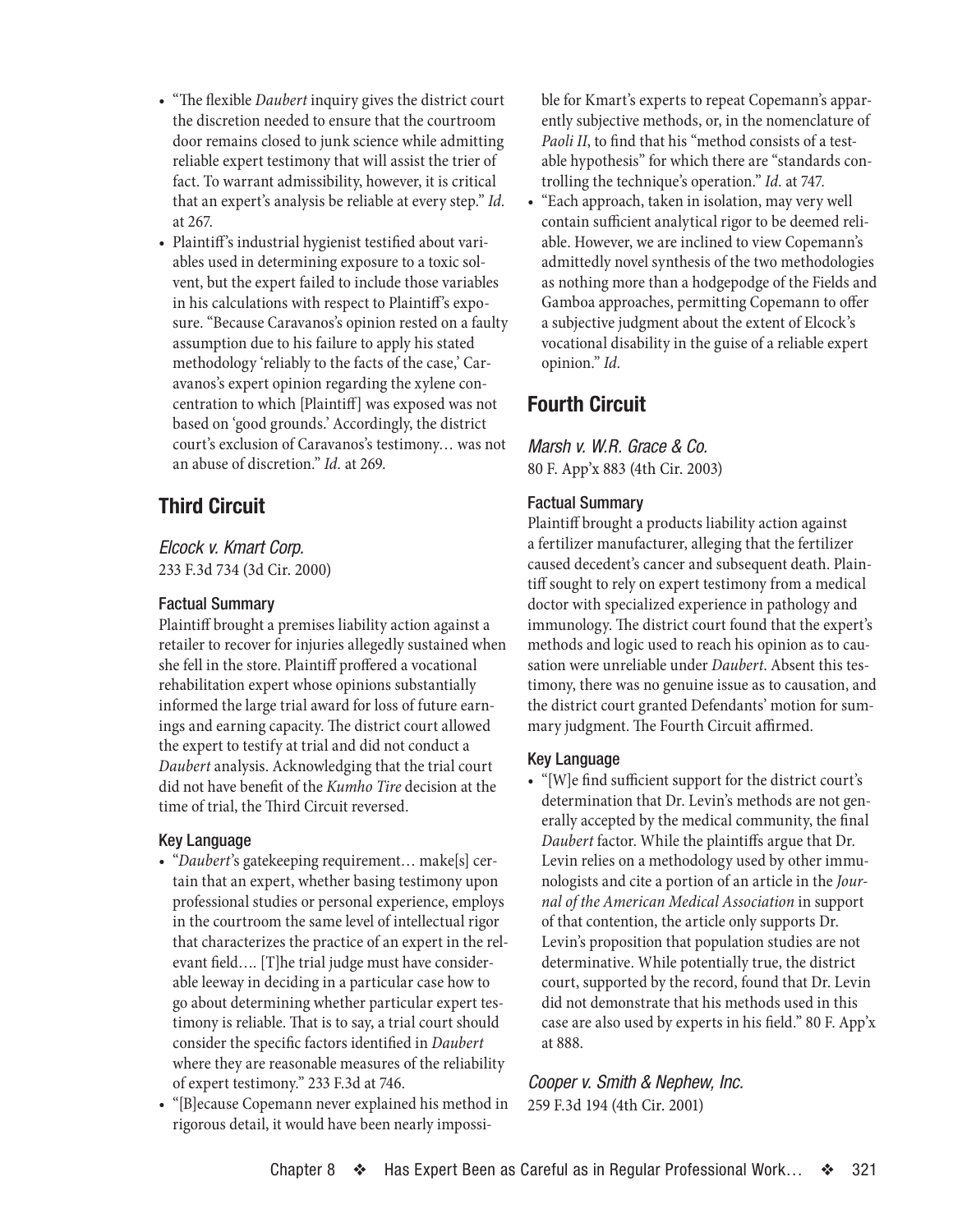# <span id="page-5-0"></span>Factual Summary

Plaintiff brought a products liability action against a screw manufacturer, alleging that a defective screw in his back was responsible for failed back surgeries and resulting complications. Plaintiff sought to introduce expert testimony regarding causation based upon a differential diagnosis. The expert did not physically examine Plaintiff and did not speak with any of Plaintiff's treating physicians. The district court excluded the expert's testimony and the Fourth Circuit affirmed.

# Key Language

- Noting that the expert had not conducted a physical examination, the court opined that "[i]n certain circumstances, a physician may reach a reliable differential diagnosis without personally performing a physical examination." 259 F.3d at 203.
- "[T]he purpose of Rule 702's gatekeeping function is to 'make certain that an expert… employs in the courtroom the same level of intellectual rigor that characterizes the practice of an expert in the relevant field.'" *Id.*
- Dr. Mitchell's admission that his evaluation was "not consistent with the diagnostic methodology he employs in his own medical practice" because "[w]ith his own patients, Dr. Mitchell insists upon a physical examination.... Dr. Mitchell had access to [Plaintiff], and yet, for purposes of this litigation, chose to deviate from his traditional method of evaluation. By itself, Dr. Mitchell's failure to conduct a physical examination may not be grounds to exclude his methodology as unreliable. However, the fact that Dr. Mitchell did not employ in the courtroom the same methods that he employs in his own practice provides further support for the district court's ultimate conclusion that his testimony was unreliable." *Id.*

# **Fifth Circuit**

*Wells v. SmithKline Beecham Corp.* 601 F.3d 375 (5th Cir. 2010)

# Factual Summary

Plaintiff brought a products liability action a drug manufacturer alleging that the manufacturer failed to warn that drug use could lead to compulsive gambling, resulting in a \$10 million dollar gambling loss. Plaintiffs introduced opinions from three causation experts who linked the drug to pathological gambling. The district court granted summary disposition for the manufacturer, ruling the experts did not support Plaintiff's

claim with scientifically reliable evidence of causation. The Fifth Circuit affirmed.

#### Key Language

- • "*Daubert* requires admissible expert testimony to be both reliable and relevant. 'This entails a preliminary assessment of whether the reasoning or methodology underlying the testimony is scientifically valid and of whether that reasoning or methodology properly can be applied to the facts in issue.' Although there are 'no certainties in science,' the expert must present conclusions "ground[ed] in the methods and procedures of science.' In short, the expert must 'employ[ ] in the courtroom the same level of intellectual rigor that characterizes the practice of an expert in the relevant field.'" 601 F.3d at 378.
- "We explained that the expert's testimony did "not" bear the necessary indicia of intellectual rigor.' While 'association' was well established, 'experts have recognized that the evidence that trauma actually causes fibromyalgia is insufficient to establish causal relationships.'" *Id.* at 379.

# *Burleson v. Tex. Dep't of Criminal Justice* 393 F.3d 577 (5th Cir. 2004)

# Factual Summary

Plaintiff, a prison inmate, brought a civil rights action against prison officials, alleging they exposed him to hazardous conditions while he was working as a welder in the prison's stainless steel plant. The district court granted Defendants' motion for summary judgment. On appeal, Plaintiff challenged the district court's decision to exclude the testimony of his proffered expert, a toxicologist. The Fifth Circuit affirmed.

# Key Language

- "The district court's responsibility 'is to make certain that an expert, whether basing testimony upon professional studies or personal experience, employs in the courtroom the same level of intellectual rigor that characterizes the practice of an expert in the relevant field.'" 393 F.3d at 584.
- "A court may rightfully exclude expert testimony where a court finds that an expert has extrapolated data, and there is 'too great an analytical gap between the data and the opinion proffered.'" *Id.* at 587.
- "Here, the magistrate judge found that Dr. Carson's opinion was based on speculation, guesswork, and conjecture to support his theory…. Based on the evidence in the record and the arguments before the court,… the magistrate judge did not commit revers-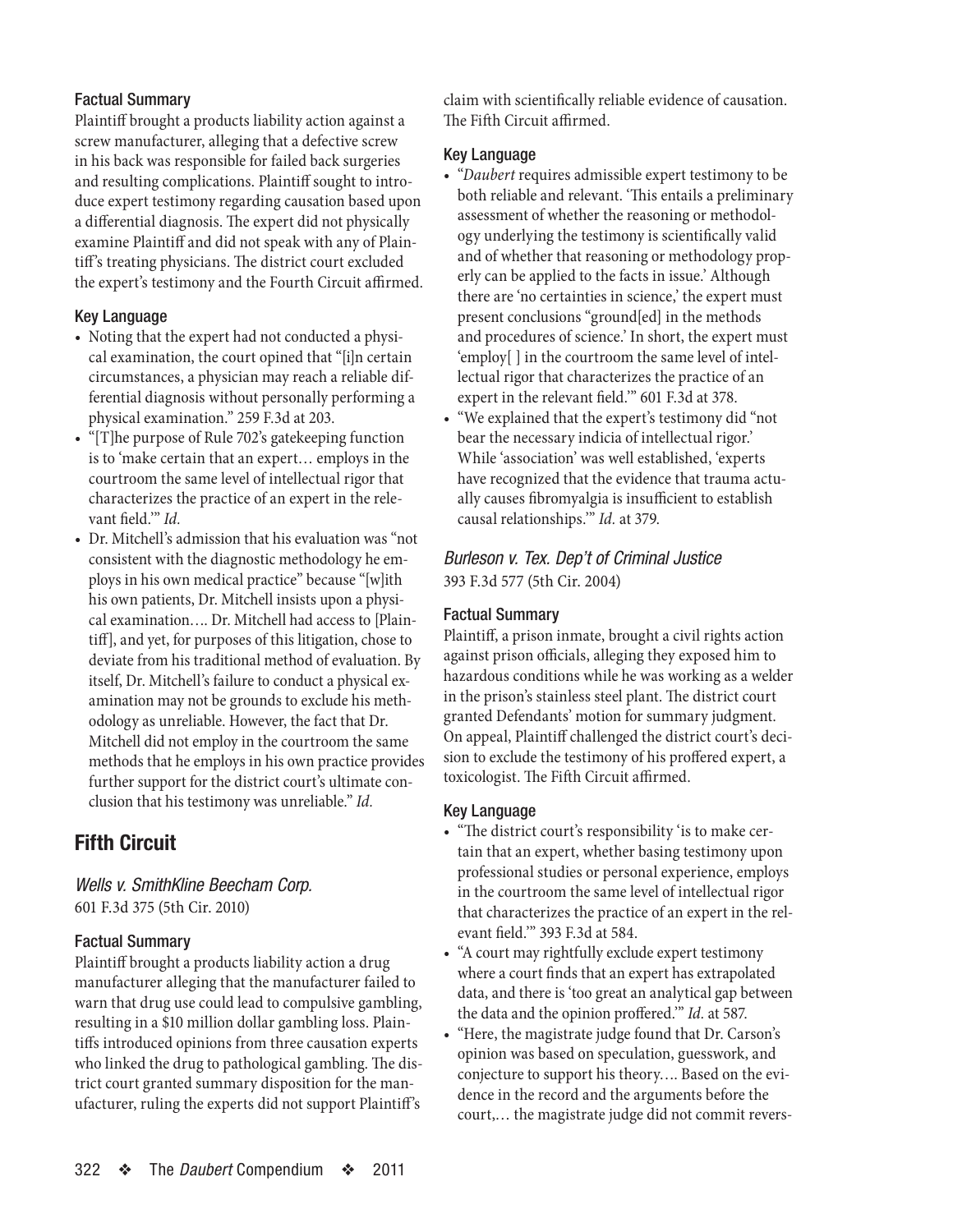<span id="page-6-0"></span>ible error in finding Dr. Carson's testimony unreliable." *Id.*

*Black v. Food Lion, Inc.* 171 F.3d 308 (5th Cir. 1999)

#### Factual Summary

Plaintiff brought a premises liability action against a grocery store after she slipped on some mayonnaise and sustained a back injury. Plaintiff was subsequently diagnosed with fibromyalgia and Plaintiff's expert hypothesized that the fall caused physical changes, resulting in hormonal changes that caused the fibromyalgia. The district court admitted the expert's testimony on causation and the Fifth Circuit reversed.

#### Key Language

- • "The overarching goal of *Daubert*'s gate-keeping requirement 'is to make certain that an expert, whether basing testimony upon professional studies or personal experience, employs in the courtroom the same level of intellectual rigor that characterizes the practice of an expert in the relevant field.'" 171 F.3d at 311.
- Noting that the expert's testimony did not "bear the necessary indicia of intellectual rigor" as measured by the *Daubert* standards, the court held that the district court had abused its discretion by admitting the testimony because the testimony was "unsupported by a specific methodology that could be relied upon in this case" and was "contradicted by the general level of current medical knowledge." *Id.* at 312, 314.

# *Watkins v. Telsmith, Inc.*

121 F.3d 984 (5th Cir. 1997)

# Factual Summary

Plaintiff's decedent was killed after a conveyor at a gravel wash plant collapsed when its wire rope snapped. Plaintiff brought a products liability action against a conveyor manufacturer, alleging a defective design caused the conveyor to collapse, killing the decedent. Plaintiff's engineering expert was expected to testify that the conveyor was unsafe and that there were alternative feasible designs. The expert did not make any design drawings and did not conduct any tests of his proposed alternatives. The expert did not analyze the cost of the proposed alternative designs or determine what impact those designs might have had on the conveyor's utility. The district court excluded the expert's testimony, finding it substantially inadequate and the Fifth Circuit affirmed.

#### Key Language

• Agreeing that the expert had made his assessment of unreasonable dangerousness and proposed his alternative designs "'without… any scientific approach to the proposition at all,'" the Fifth Circuit held that the district court "should ensure that the [expert's] opinion comports with applicable professional standards outside the courtroom and that it 'will have a reliable basis in the knowledge and experience of [the] discipline.'" 121 F.3d at 992–93, 991.

# **Sixth Circuit**

*Best v. Lowe's Home Ctrs., Inc.* 563 F.3d 171 (6th Cir. 2009)

#### Factual Summary

Plaintiff brought a premises liability action against a retailer for loss of his sense of smell when pool chemicals spilled onto Plaintiff's clothes and face while shopping. Plaintiff sought to introduce expert testimony from an otolaryngologist and former chemical engineer to establish a causal link between the chemical spill and his injuries. The district court excluded the expert's testimony and granted summary disposition holding that the method employed by the expert on causation represented unscientific speculation. The Sixth Circuit reversed.

#### Key Language

• "Admissibility under Rule 702 does not require perfect methodology. Rather, the expert must 'employ[ ] in the courtroom the same level of intellectual rigor that characterizes the practice of an expert in the relevant field.' Dr. Moreno's diagnosis might not stand up to exacting scrutiny if he were testifying as a research scientist or a chemist, but he is neither of those. He performed as a competent, intellectually rigorous treating physician in identifying the most likely cause of Best's injury. Any weaknesses in his methodology will affect the weight that his opinion is given at trial, but not its threshold admissibility." 563 F.3d at 181–82.

# *Jahn v. Equine Servs., PSC* 233 F.3d 382 (6th Cir. 2000)

# Factual Summary

Plaintiff brought a veterinary malpractice action against his veterinarians when his pony died following corrective surgery. Cause of death was unknown and a central issue in the case was Plaintiff's experts seek-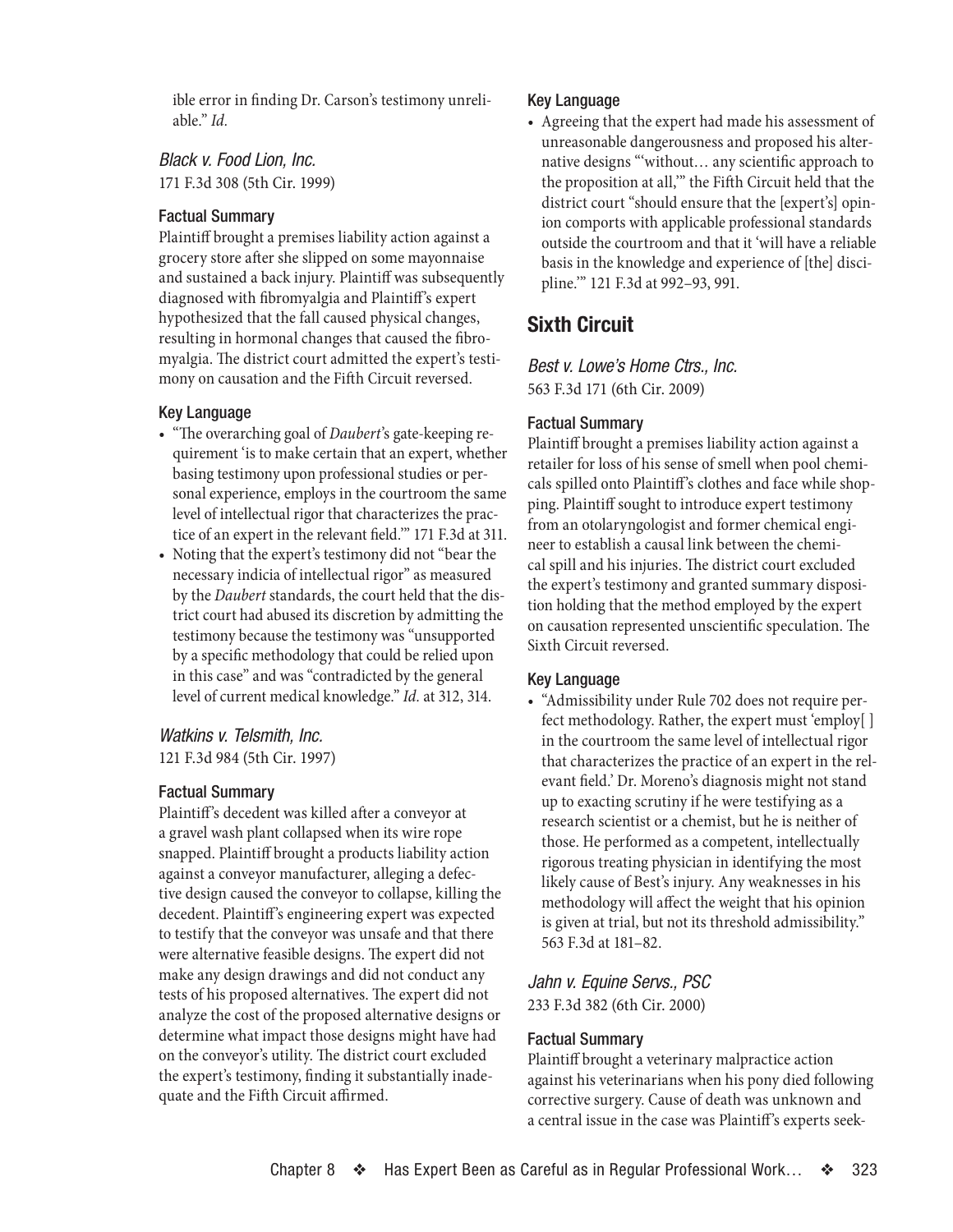<span id="page-7-0"></span>ing to introduce opinions concerning possible cause of death. The district court determined that the proposed expert testimony was inadmissible under *Daubert* and granted summary judgment for the veterinarians and the Sixth Circuit reversed.

#### Key Language

- "[T]o be considered appropriately scientific, [an] expert need not testify to what is 'known to a certainty' but must only state 'an inference or assertion… derived by the scientific method.'… Testimony meets this threshold when 'an expert, whether basing testimony on professional studies or personal experience, employs in the courtroom the same level of intellectual rigor that characterizes the practice in the relevant field.'" 233 F.3d at 388.
- • "By off-handedly labeling [the expert's conclusions] as a 'guess,' the district court failed to explore whether the proposed testimony was based on 'the same level of intellectual rigor that characterizes the practice' of veterinary medicine." *Id.* at 391.
- • "Because the opinions of Dr. Mundy and Dr. Robbins were based on undisputed objective medical facts and because the experts apparently applied a scientifically-based methodology to the limited facts with which they were presented, we believe that the district court abused its discretion in finding them inadmissible… under Rule 702." *Id.* at 392–93.

# **Seventh Circuit**

*Am. Honda Motor Co., Inc. v. Allen* 600 F.3d 813 (7th Cir. 2010)

# Factual Summary

Plaintiff brought a warranty claim against a motorcycle manufacturer concerning alleged problems with the steering assembly. Plaintiff sought class certification and relied upon an expert causation report from a motorcycle engineer that utilized the expert's own standard to establish the permissible amount of steering wobble. The district court did not conclusively rule on the admissibility of this expert testimony prior to certification. The Seventh Circuit reversed, ruling that the district court should have ruled on admissibility of expert opinion evidence prior to certification and further finding the expert's opinions unreliable under *Daubert*.

#### Key Language

• "The small sample size also highlights the constraints litigation placed upon Ezra's methods and professional judgment; Ezra was not being as thor-

324 ❖ The *Daubert* Compendium ❖ 2011

ough as he might otherwise be due to Plaintiffs' reluctance to pay for more testing." 600 F.3d at 818.

# *Jenkins v. Bartlett*

487 F.3d 482 (7th Cir. 2007)

#### Factual Summary

Plaintiff brought a §1983 action against the police officer who shot her son as he attempted to flee custody. The claim focused on the officer having allegedly violated the decedent's civil rights through the use of excessive force. The police officer relied upon expert testimony from a medical examiner to support his version of the incident facts through reconstruction. Despite repeated efforts by Plaintiff to exclude the expert's opinions, the expert was permitted to testify at trial and the jury returned a verdict for the police officer. The Seventh Circuit affirmed.

#### Key Language

- • "The goal of *Daubert* is to assure that experts employ the same 'intellectual rigor' in their courtroom testimony as would be employed by an expert in the relevant field." 487 F.3d at 489.
- "No attempt was made to show that the absence of these analyses caused Dr. Mainland's investigation to fall below the level of intellectual rigor employed by an expert in the field. For example, although Ms. Jenkins seemed to find it significant that Dr. Mainland could not say whether Officer Bartlett had fired from the ground or from the hood of the car, Ms. Jenkins did not explain how such knowledge, or the lack thereof, would affect the reliability of Dr. Mainland's opinion testimony." *Id.* at 489–90.

*Naeem v. McKesson Drug Co.* 444 F.3d 593 (7th Cir. 2006)

#### Factual Summary

Plaintiff brought a tort action against her former employer for intentional infliction of emotional distress. Plaintiff's expert testified that the employer failed to follow its human resources policies in dealing with Plaintiff, and the jury entered judgment for Plaintiff. On appeal, the employer argued that Plaintiff did not present sufficient evidence to establish a claim for intentional infliction of emotional distress. The Seventh Circuit affirmed, holding that admission of Plaintiff's expert's testimony was harmless error and affirmed.

#### Key Language

• "*Daubert*, as extended to all expert testimony including non-scientific expert testimony, requires the dis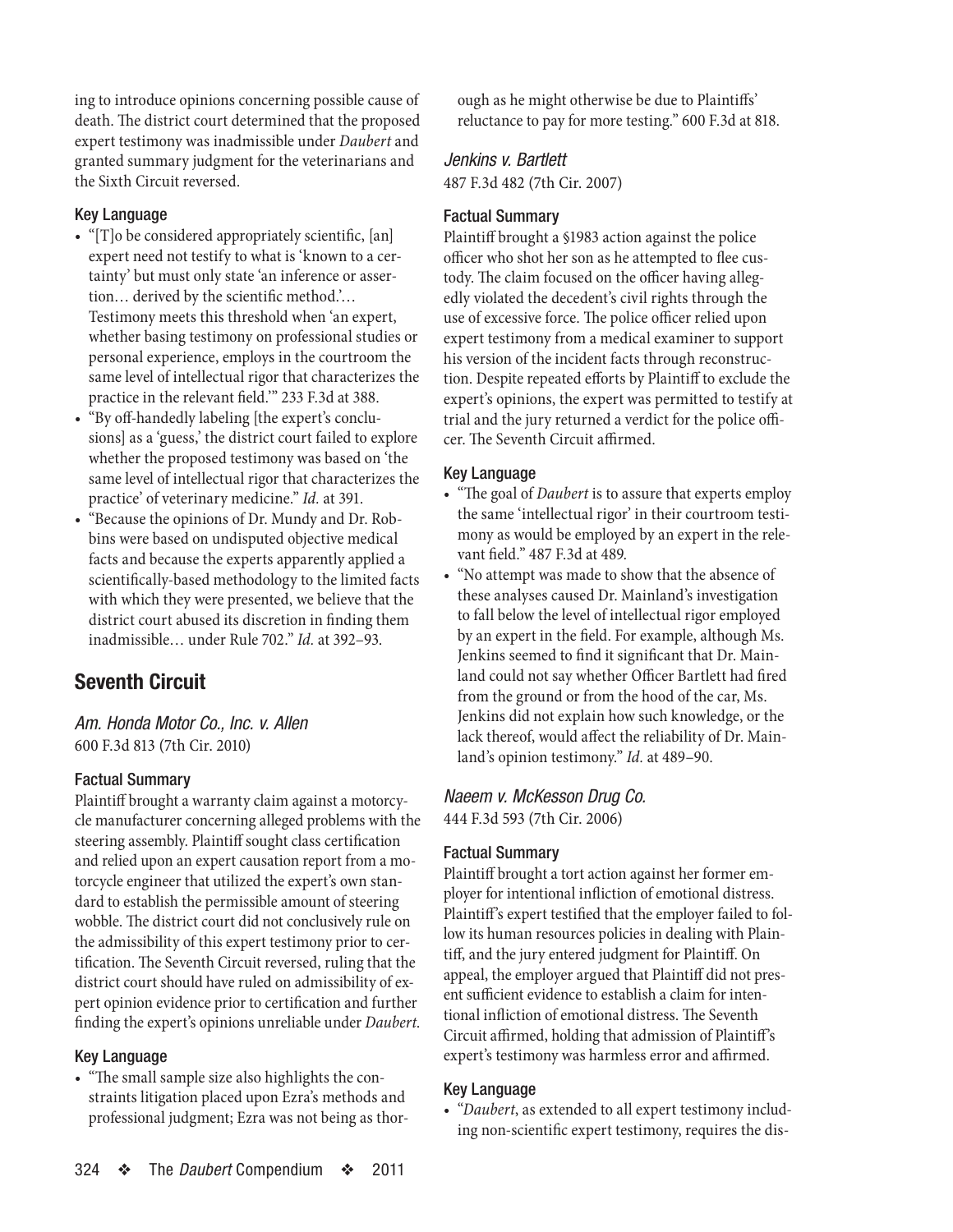<span id="page-8-0"></span>trict court to perform the role of gatekeeper and to 'ensure the reliability and relevancy of expert testimony.'" 444 F.3d at 607.

• "[Professor Anthony's] opinions in court were not tied to specific portions of the [defendant employer's] policy manual, and appeared to be general observations regarding what is normal or usual business practice. As such, his testimony did not meet the requisite level of reliability." *Id.* at 608.

# *Chapman v. Maytag Corp.*

297 F.3d 682 (7th Cir. 2002)

# Factual Summary

Plaintiff brought a wrongful death suit against an appliance manufacturer, alleging that her husband was electrocuted by a defective kitchen range. It was undisputed that a wire from the range caused a short circuit, allowing electricity to flow to a metal heating duct touched by the decedent. Defendant's expert testified that, had the range been plugged into a grounded outlet, the circuit breaker would have tripped, stopping the flow of electric current. Defendant's expert concluded that the accident could have been prevented had the outlet been properly grounded. Plaintiff's expert offered an alternative theory as to the cause of the short circuit. The district court admitted Plaintiff's expert's testimony and the Seventh Circuit reversed.

# Key Language

• Plaintiff's expert did not conduct any scientific tests or experiments to arrive at his conclusion, did not present any proof that his theory of the short circuit was generally accepted, and had not published any writings or studies about his short circuit theory. "The *Daubert* standard and Rule 702 are designed to ensure that, when expert witnesses testify in court, they adhere to the same standards of intellectual rigor that are demanded in their professional work. [The expert's] testimony simply does not satisfy this standard of reliability." 297 F.3d at 688.

# *United States v. Conn*

297 F.3d 548 (7th Cir. 2002)

#### Factual Summary

Defendant was convicted of willfully dealing in firearms without a license. Defendant argued that he was a collector of firearms and therefore was not in the business of dealing in firearms without the required license. The government presented expert testimony from the Bureau of Alcohol, Tobacco and Firearms (ATF) that

Defendant's stockpile of firearms did not constitute a personal collection. The district court admitted the agent's testimony and the Seventh Circuit affirmed.

#### Key Language

- In applying *Daubert*, the court stated that "the measure of intellectual rigor will vary by the field of expertise and the way of demonstrating expertise will also vary." 297 F.3d at 556.
- "Indeed, we have noted specifically that 'genuine expertise may be based on experience or training,'" and "'[i]n certain fields, experience is the predominant, if not the sole, basis for a great deal of reliable expert testimony.'" *Id.*
- The court noted that, in narcotics cases, "experienced narcotics investigators applied the knowledge gained through years of experience and, essentially, described for the jury what they knew about narcotics dealers. Agent McCart's testimony is based on a similar methodology. He was asked to appraise, on the basis of his past experience and training, the value of the firearms found in Mr. Conn's residence. On this record, we cannot say that the district court abused its discretion in determining that the evidence ought to be allowed." *Id.*

# *Sheehan v. Daily Racing Form, Inc.* 104 F.3d 940 (7th Cir. 1997)

# Factual Summary

Plaintiff brought an age discrimination suit following his termination from a horse racing publication. Plaintiff submitted a list of the 17 employees the publication wanted to retain after its Chicago office closed. The list contained, in part, the employees' dates of birth, and Plaintiff presented the testimony of a statistician who opined that the probability that the retention of the employees on the list was uncorrelated with age was less than five percent. The district court found the list and the statistician's testimony insufficient to establish a *prima facie* case of discrimination. The Seventh Circuit affirmed.

#### Key Language

- The list of 17 names was inadmissible under the *Daubert* standard, "which requires the district judge to satisfy himself that the expert is being as careful as he would be in his regular professional work outside his paid litigation consulting." 104 F.3d at 942.
- The court noted that two employees were left off the list. "Although the expert used standard statistical methods for determining whether there was a sig-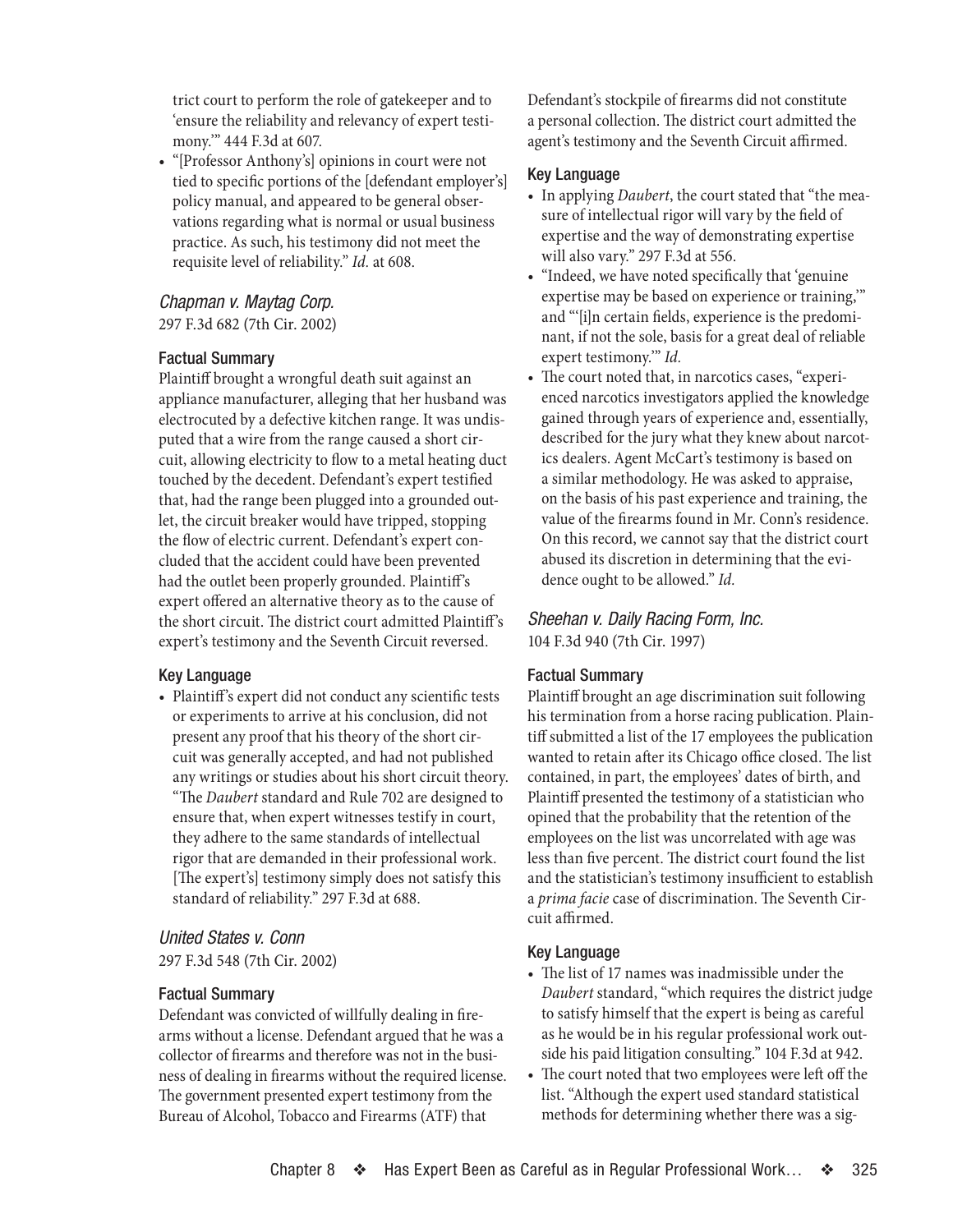<span id="page-9-0"></span>nificant correlation between age and retention for the 17 persons on the list,… the omission of [the two employees] from the sample tested was arbitrary. The expert should at least have indicated the sensitivity of his analysis to these omissions." *Id.*

• "The expert's failure to make any adjustment for variables bearing on the decision whether to discharge or retain a person on the list other than age his equating a simple statistical correlation to a causal relation…—indicates a failure to exercise the degree of care that a statistician would use in his scientific work, outside of the context of litigation." *Id.*

# **Eighth Circuit**

*Bland v. Verizon Wireless, (VAW) L.L.C.* 538 F.3d 893 (8th Cir. 2008)

# Factual Summary

Plaintiff brought a personal injury accident against a retailer after one of its employees jokingly sprayed compressed air containing freon into Plaintiff's water bottle, allegedly causing asthma. Plaintiff sought to introduce differential diagnosis causation evidence through the testimony of his treating physician. The district court excluded this testimony because the expert's testimony did not satisfy the standards for admission of expert scientific testimony under *Daubert*. The Eighth Circuit affirmed.

# Key Language

• "Lacking data regarding (1) what exposure levels would involve an appreciable risk of asthma, and (2) Bland's actual exposure level, the district court then looked for other evidence which would support Dr. Sprince's causation opinion. The court suggested one way in which Dr. Sprince may have been ableto buttress her opinion would be offering as evidence any personal experience with treating other patients following a similar exposure to difluoroethane, freon, or freon with difluoroethane. When asked about her personal experience treating other patients with similar exposure, Dr. Sprince admitted she had no such experience." 538 F.3d at 898 (citations omitted).

# *Group Health Plan, Inc. v. Philip Morris USA, Inc.* 344 F.3d 753 (8th Cir. 2003)

# Factual Summary

Plaintiff brought a misrepresentation and anti-trust suit action against various tobacco companies seeking to recover increased costs of health care allegedly incurred by their members as a result of tobaccorelated illnesses. Plaintiff's expert witness sought to provide testimony regarding the causal link between Defendants' alleged misconduct and Plaintiff's injury. The expert postulated a "counterfactual" world where fewer people would have smoked because Defendants would not have conspired to conceal the truth about smoking or would not have conspired to refrain from developing safer products. The expert utilized "the well-accepted doctrine of attributational-risk theory" to calculate what Plaintiff's health care expenditures would have been in that counterfactual world. The district court excluded the expert's testimony on the grounds that it was speculative, inconsistent, and therefore unreliable. The Eighth Circuit affirmed.

# Key Language

- "There is no doubt, in our estimation, that Dr. Harris's expert testimony entails a great deal of speculation, for although his estimations are oriented in real-world examples and data points, his use of them often involves inferences that approach leaps of faith." 344 F.3d at 760.
- "[W]hile the cases are legion that assert that expert testimony is inadmissible when it is based on speculative assumptions, that does not mean that testimony must be excluded if an expert occasionally speculates (which is inevitable). What is required is that when experts 'testify in court they adhere to the same standards of intellectual rigor that are demanded in their professional work.'" *Id.* (citations omitted).
- "Dr. Harris's work is thorough, sophisticated, and often well-grounded in the relevant scientific literature. But we are nonetheless unable to conclude that the district court committed clear error of judgment in excluding the testimony, for [certain predictions made by Dr. Harris]… strike us as inspired guesses at best." *Id.*

# **Ninth Circuit**

*Boyd v. City & County of San Francisco* 576 F.3d 938 (9th Cir. 2009)

# Factual Summary

Plaintiffs brought a §1983 action against various municipal defendants after a police officer shot their family member, alleging the officer violated the decedent's civil rights through the use of excessive force. The municipalities relied upon expert testimony from a forensic psychiatrist to suggest that the decedent had been attempting to commit "suicide by cop" and had purpose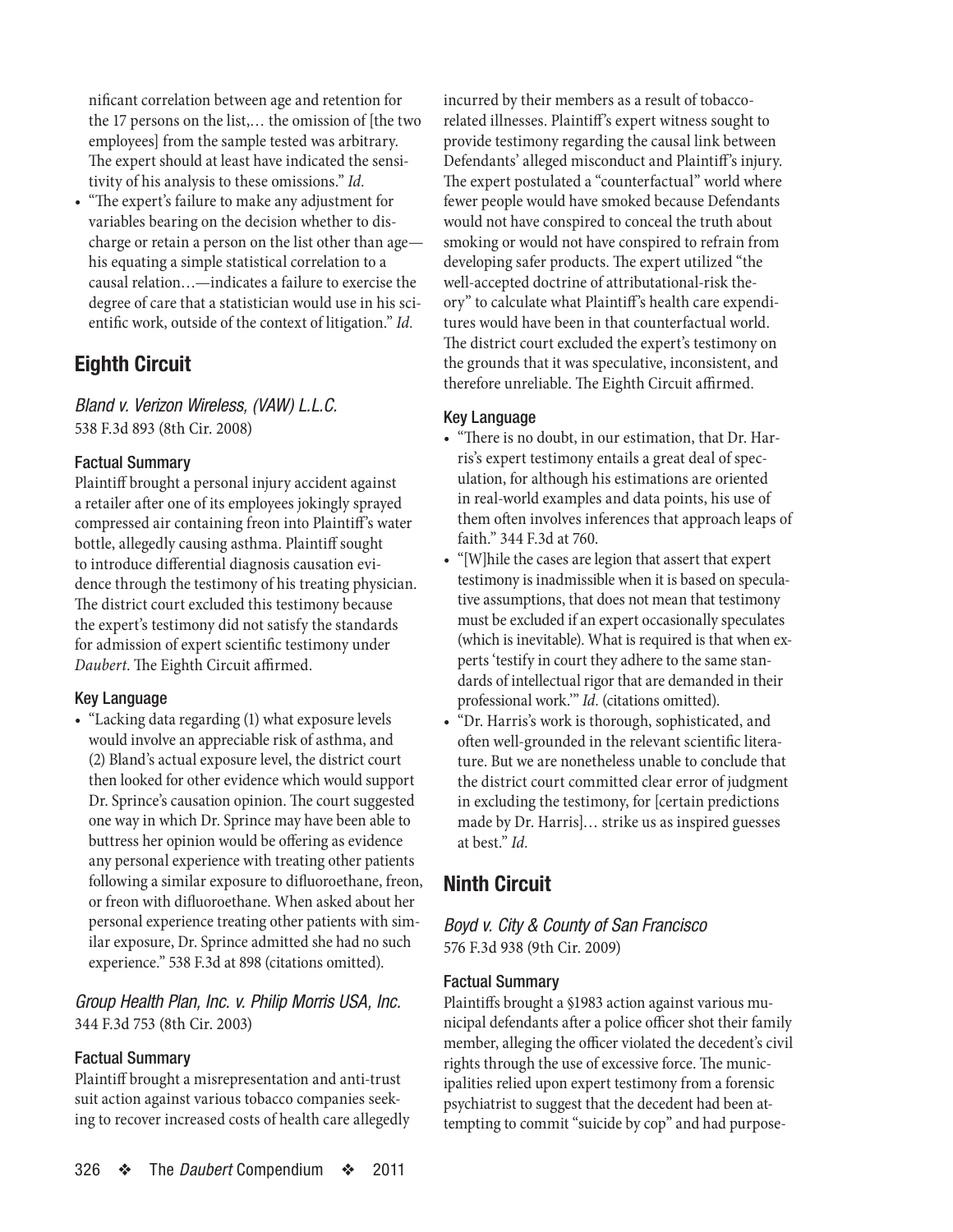<span id="page-10-0"></span>fully drawn police fire to accomplish the suicide. The district court found that the expert's opinions passed muster under *Daubert* and the Ninth Circuit affirmed.

#### Key Language

• "*Daubert* makes clear that the role of the courts in reviewing proposed expert testimony is to analyze expert testimony in the context of its field to determine if it is acceptable science. 'It is to make certain that an expert, whether basing testimony upon professional studies or personal experience, employs in the courtroom the same level of intellectual rigor that characterizes the practice of an expert in the relevant field.' In this case, the district court was satisfied that Dr. Keram's testimony regarding suicide by cop 'pass[ed] muster.' Based on our review, we agree, and conclude that the district court did not abuse its discretion in admitting Dr. Keram's testimony." 576 F.3d at 946.

# *Elsayed Mukhtar v. Cal. State Univ., Hayward* 299 F.3d 1053 (9th Cir. 2002)

#### Factual Summary

Plaintiff brought a discrimination action against his university employer, alleging that he was denied tenure on the basis of race. The jury entered a verdict for Plaintiff. The Ninth Circuit vacated and remanded on the grounds that the district court committed a reversible error by admitting the testimony of Plaintiff's racial discrimination expert.

# Key Language

- "The trial court's 'special obligation' to determine the relevance and reliability of an expert's testimony… is vital to ensure accurate and unbiased decisionmaking by the trier of fact…. *Kumho Tire* described the 'importance of *Daubert*'s gatekeeping requirement… to make certain that an expert… employs in the courtroom the same level of intellectual rigor that characterizes the practice of an expert in the relevant field.'" 299 F.3d at 1063.
- "[T]he district court abdicated its gatekeeping role by failing to make *any* determination that Dr. Wellman's testimony was reliable and, thus, did not fulfill its obligation as set out by *Daubert* and its progeny." *Id.* at 1066.

# **Tenth Circuit**

*Mariposa Farms, LLC v. Westfalia-Surge, Inc.* 211 F. App'x 760 (10th Cir. 2007)

#### Factual Summary

Plaintiff brought a product liability action against a manufacturer of cow-milking equipment, claiming the equipment malfunctioned and caused mastitis to spread throughout Plaintiff's herd. Plaintiff's expert opined that the bacteria could not have spread as quickly as it did had the milking equipment not malfunctioned. This testimony went to the jury and the jury found the manufacturer 30 percent at fault. The Tenth Circuit affirmed, holding that the expert's process was sufficiently reliable to support admission of his expert testimony.

#### Key Language

- • "We review the manner in which the district court exercised its *Daubert* 'gatekeeping' role for an abuse of discretion. Under *Daubert*'s reliability prong, 'an inference or assertion must be derived by the scientific method… [and] must be supported by appropriate validation—*i.e.*, "good grounds," based on what is known.' The basis question is whether the expert used 'the methods and procedures of science,' and 'the level of intellectual rigor of the expert in the field.'" 211 F. App'x at 762.
- • "In this case, Dr. Corbett's use of a process known as reasoning to the best inference to arrive at his conclusions was sufficiently reliable under *Daubert* and *Kumho*, and the district court did not abuse its discretion in admitting his testimony. Dr. Corbett reviewed the lab reports indicating an unusually rapid spread of mastitis, analyzed Mariposa's management and maintenance of the dairy farm, and used his expertise to deduce that the milking system defect caused the mastitis outbreak. Specifically, he opined that while mastitis could spread in properlyfunctioning milking machines, the mastitis could not spread so rapidly as it did here unless there was a malfunction." *Id.*

# *Goebel v. Denver & Rio Grande W. R.R. Co.* 346 F.3d 987 (10th Cir. 2003)

# Factual Summary

Plaintiff brought a toxic tort case against his railroad employer claiming brain damage from exposure to high elevations and diesel fumes. Plaintiff's expert proffered both general and specific causation opinions, testifying that circumstances in a specific rail tunnel could have and did in fact cause Plaintiff's injury. The expert based his conclusion as to general causation on the scientific literature and his conclusion as to specific causation after examining Plaintiff and performing a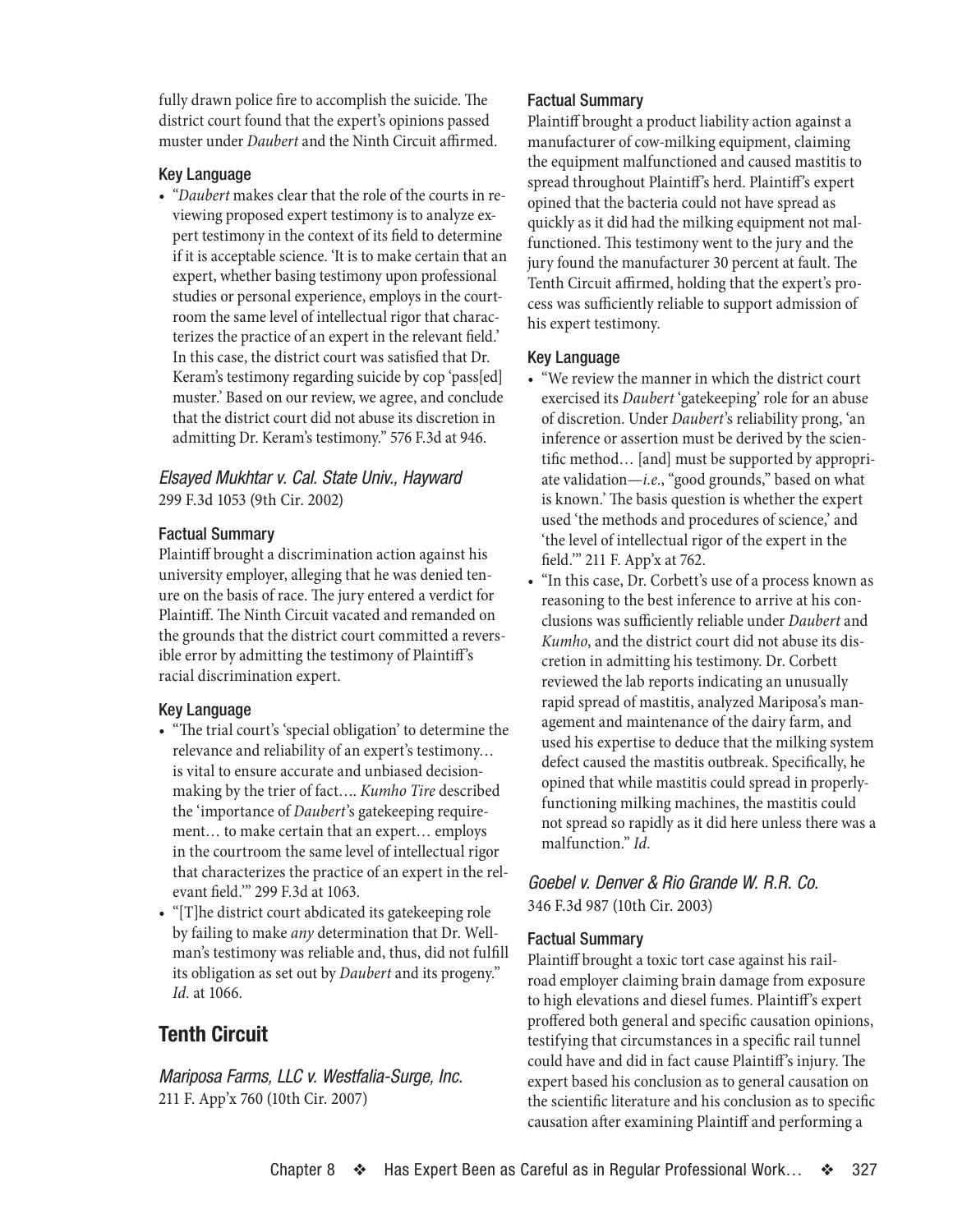<span id="page-11-0"></span>differential diagnosis. The district court admitted the testimony and the Tenth Circuit affirmed.

# Key Language

- "Regardless of the specific factors at issue, the purpose of the *Daubert* inquiry is always 'to make certain that an expert, whether basing testimony upon professional studies or personal experience, employs in the courtroom the same level of intellectual rigor that characterizes the practice of an expert in the relevant field.'" 346 F.3d at 992.
- The appeals court noted that the district court had thoroughly reviewed the articles upon which the expert had relied in forming his opinion. "The [district] court emphasized that '[a]nalyzing each individual article and requiring that each article fully support Dr. Teitelbaum's theory, instead of focusing on the cumulative weight of the evidence, would be overemphasizing [his] conclusions, as opposed to his methodology.'" *Id.* at 993.
- "After a careful review of [Defendant's] arguments, Dr. Teitelbaum's affidavits, the underlying medical literature and the record as a whole, we perceive no basis to conclude that the district court abused its discretion by ruling that Dr. Teitelbaum's opinion [on general causation] was adequately supported by the scientific literature." *Id.* at 994.
- "We now conclude that the district court correctly ruled that Dr. Teitelbaum's differential diagnosis was also reliable because he followed a standard and accepted methodology in arriving at the diagnosis." *Id.* at 999.

# *Lantec, Inc. v. Novell, Inc.* 306 F.3d 1003 (10th Cir. 2002)

# Factual Summary

Plaintiffs brought an antitrust and breach of contract action against a software manufacturer, alleging that the manufacturer was illegally forcing them from the market. A key issue was whether Plaintiffs had met their requisite burden of establishing the "relevant market" for purposes of their antitrust claims. Plaintiff's expert provided testimony and opinions concerning the scope of the market at issue. The district court found the expert's testimony unreliable and therefore inadmissible and the Tenth Circuit affirmed.

# Key Language

• "'Dr. Beyer did not employ in the courtroom the same level of intellectual rigor that characterizes an expert in the field of economics and industrial organization.'" 306 F.3d at 1025.

- • "Specifically, the [district] court stated Dr. Beyer (1) used unreliable data; (2) did not understand computers or the computer market; (3) testified that the relevant market was determined by consumer purchasing patterns but did not conduct or cite surveys revealing consumer preferences; (4) did not calculate the cross-elasticity of demand to determine which products were substitutes; (5) changed his opinion from the opinion he gave in an earlier expert report; and (6) did not address changes in the computer market. Further the district court found portions of Dr. Beyer's testimony were non-technical in nature and would not assist the jury." *Id.*
	- • Before he was hired by Plaintiffs, Dr. Beyer was seeking a new network operating system. In an effort to make an informed purchase, Dr. Beyer spoke with the technology experts at several other consulting firms in the Washington D.C. area. "In reality, Dr. Beyer attempted to spin anecdotes from a handful of personal conversations with firms in a limited geographic area into evidence of a worldwide product market. These conversations are not sufficient facts or data to support Dr. Beyer's conclusions." *Id.* at 1025-26.

# *Hollander v. Sandoz Pharms. Corp.* 289 F.3d 1193 (10th Cir. 2002)

# Factual Summary

Plaintiff brought a products liability action against a drug manufacturer, alleging that a drug caused Plaintiff to suffer a brain hemorrhage shortly after giving birth to her child. The district court excluded Plaintiff's expert causation testimony, finding that (1) the experts could not explain the physiological mechanism by which the drug caused strokes; (2) the case reports relied upon by the experts had been repeatedly rejected as a scientific basis for establishing causation; (3) the fact that the drug belonged to a class of compounds that caused hypertension was not reliable causation evidence because that class has shown a diversity of biological activity; and (4) the animal studies upon which the experts relied were too dissimilar to the instant case. The Tenth Circuit affirmed.

# Key Language

• "Regardless of the specific factors at issue, the purpose of the *Daubert* inquiry is always the same: '[t]o make certain that an expert, whether basing testimony upon professional studies or personal experience, employs in the courtroom the same level of intellectual rigor that characterizes the practice of an expert in the relevant field.'" 289 F.3d at 1205–06.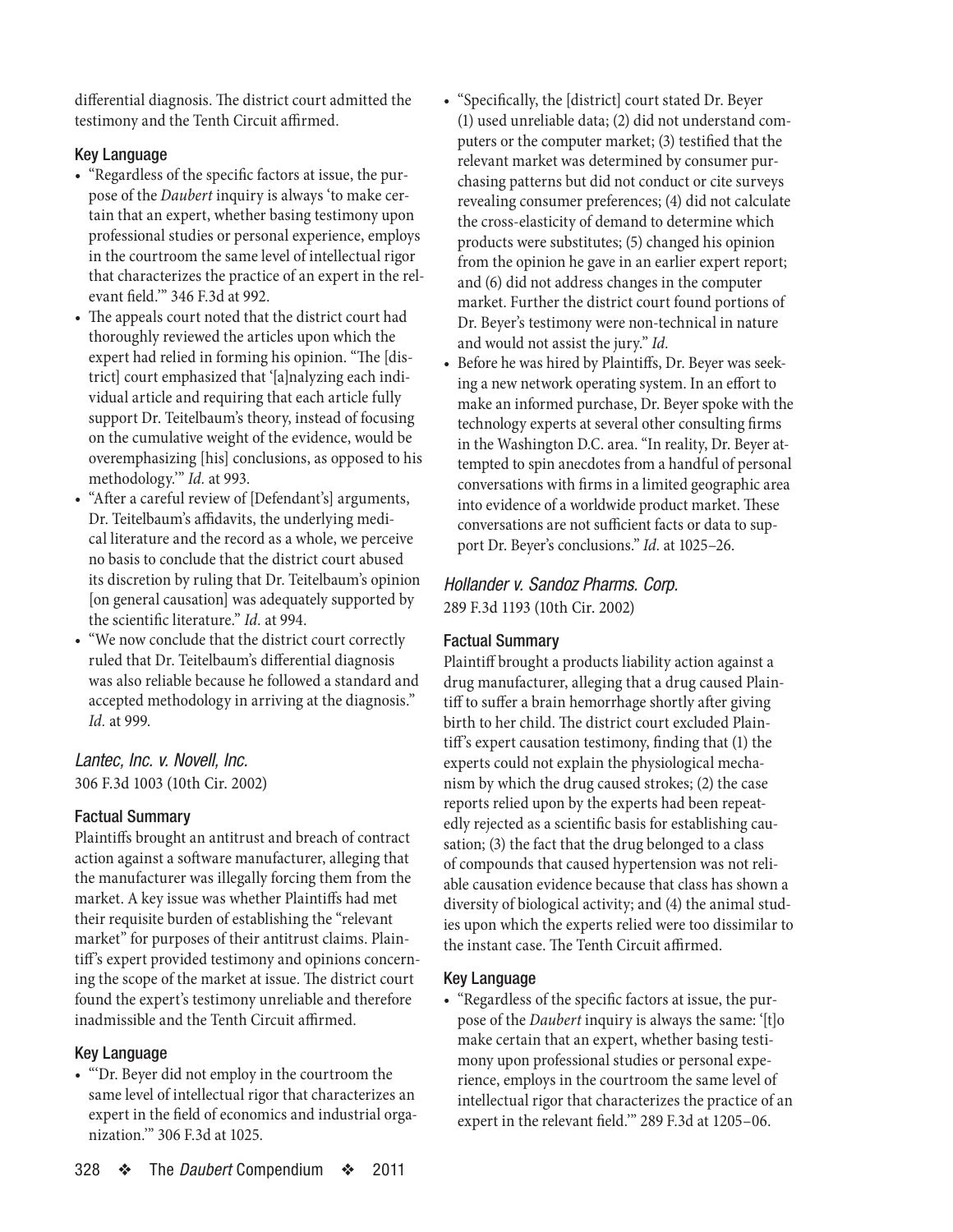- <span id="page-12-0"></span>• "As to each expert, we must assess the grounds that they provide for their opinion that Parlodel cause stroke, asking whether those grounds involve 'the methods and procedures of science,' and the 'level of intellectual rigor of the expert in the field.'" *Id.* at 1206.
- • "[[T]he experts] have done the best they could with the available data and the scientific literature…. The data on which they rely might well raise serious concerns in conscientious clinicians seeking to decide whether the benefits of the drug outweigh its risks. However, in deriving their opinions that Parlodel caused Ms. Hollander's stroke from the various sources we have outlined, Drs. Kulig, Iffy, and Jose all make several speculative leaps. As a result, the district court did not abuse its discretion in excluding their testimony under *Daubert*." *Id.* at 1213.

# **Eleventh Circuit**

*Kilpatrick v. Breg, Inc.* 613 F.3d 1329 (11th Cir. 2010)

# Factual Summary

Plaintiff brought a products liability action against a pain pump manufacturer, alleging that administering an anesthetic through the pain pump caused personal injury. Plaintiff proffered a single expert witness on the issue of both general and specific causation, with the expert opining that the use of a pain pump to administer anesthetic directly to the shoulder joint can cause glenohumeral chondrolysis. The district court granted the manufacturer's motion to exclude the expert's testimony and for summary disposition, finding that: (1) the medical literature relied upon did not support general causation; (2) the expert did not consider the background risks; (3) concessions by the expert about the speculative nature of the disease's cause seriously undermined the reliability of his methodology; (4) the differential diagnosis was flawed because it presumed the existence of general causation; and (5) specific causation opinions were improperly based on a temporal relationship. The Eleventh Circuit affirmed.

# Key Language

• "*Daubert* requires that trial courts act as "gatekeepers" to ensure that speculative, unreliable expert testimony does not reach the jury. The trial court must 'make certain that an expert, whether basing testimony upon professional studies or personal experience, employs in the courtroom the same level of

intellectual rigor that characterizes the practice of an expert in the relevant field.'" 613 F.3d at 1335.

• "Kilpatrick is correct that differential diagnosis itself has been recognized as a valid and reliable methodology. But that is not the issue about which the district court found fault. Rather, the district court found that Dr. Poehling's application of this methodology was flawed. In order to correctly apply this methodology, Dr. Poehling must have compiled a comprehensive list of potential causes of Kilpatrick's injury and must have explained why potential alternative causes were ruled out. However, Dr. Poehling only ruled out two causes—thermal energy and gentian violet contrast dye. He clearly testified that he could not explain why potentially unknown, or idiopathic alternative causes were not ruled out. Dr. Poehling also admitted that neither he nor anyone else in the medical community 'understands the physiological process by which [chondrolysis] develops and what factors cause the process to occur.' Thus, the key foundation for applying differential diagnosis was missing, and based on these deficiencies, the district court found that Dr. Poehling failed to apply the differential diagnosis methodology reliably. *Id.* at 1343.

*Quiet Tech. DC-8, Inc. v. Hurel-Dubois UK Ltd.* 326 F.3d 1333 (11th Cir. 2003)

#### Factual Summary

Plaintiff brought a breach of contract action against an engine component supplier alleging that the supplier's engine noise reduction was defective and caused impermissible performance losses. Defendant's expert offered testimony that the performance losses were mainly due to problems with Plaintiff's own equipment and based his testimony on a scientific discipline that uses computer models to measure fluid dynamics. The district court admitted the expert's testimony over Plaintiff's objection that the expert had incorrectly applied the scientific discipline in this case. The Eleventh Circuit affirmed.

#### Key Language

- "'[T]he application and the use of this kind of software is fairly widespread in the aviation industry. And it's been used and applied in applications which are very analogous to the case we have before us.'" 326 F.3d at 1343.
- "[Plaintiff] does not argue that it is improper to conduct a CFD study using the sorts of aerodynamic data that Frank employed, but rather that the specific numbers that Frank used were wrong. Thus,